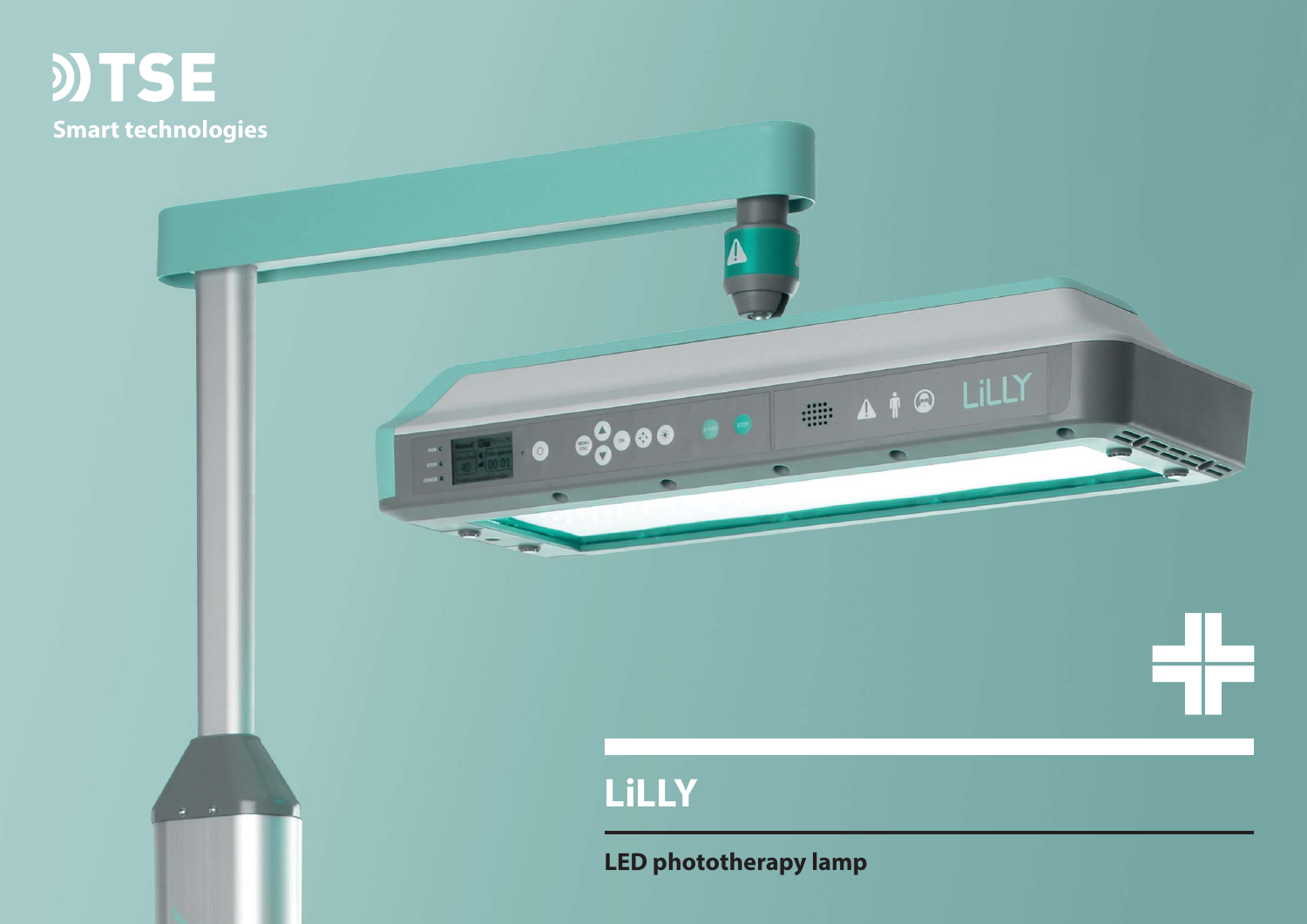# **LED phototherapy lamp LiLLY**

The Phototherapy lamp Lilly represents the top of the class. The state-of-the-art LED technology is used for neonatal hyperbilirubinemia treatment. A unique apparatus combines safe therapy, ultra long life of radiators, treatment effectiveness and economical operation. It emits intensive light radiation within the spectrum of 440 – 470 nm to reduce bilirubin concentration in the neonatal body.





1

# **Adjustable stand ▪ 1**

The stand enables the exact adjustment of the lamp at the required height. Simple and stepless control is enabled by an internal gas support controlled by pressing the positioning pedal.

# **LED technology**

The LED technology enables higher effectiveness of treatment within a shorter period of time, economical operation, minimum noise and very long life of the radiators, which are capable of operating at least 60 thousand hours.

#### **Temperature sensor**

A temperature sensor, with adjusted alarm limits attached to patient's body, prevents the patient from being overheated.

#### **Double use**

The simple and safe attachment of the radiator with a fastening nut enables the lamp to be used on an incubator cover. Anti slip pads ensure stable positioning. It can also be suspended on a stand for use over an infant bed or a warming bed.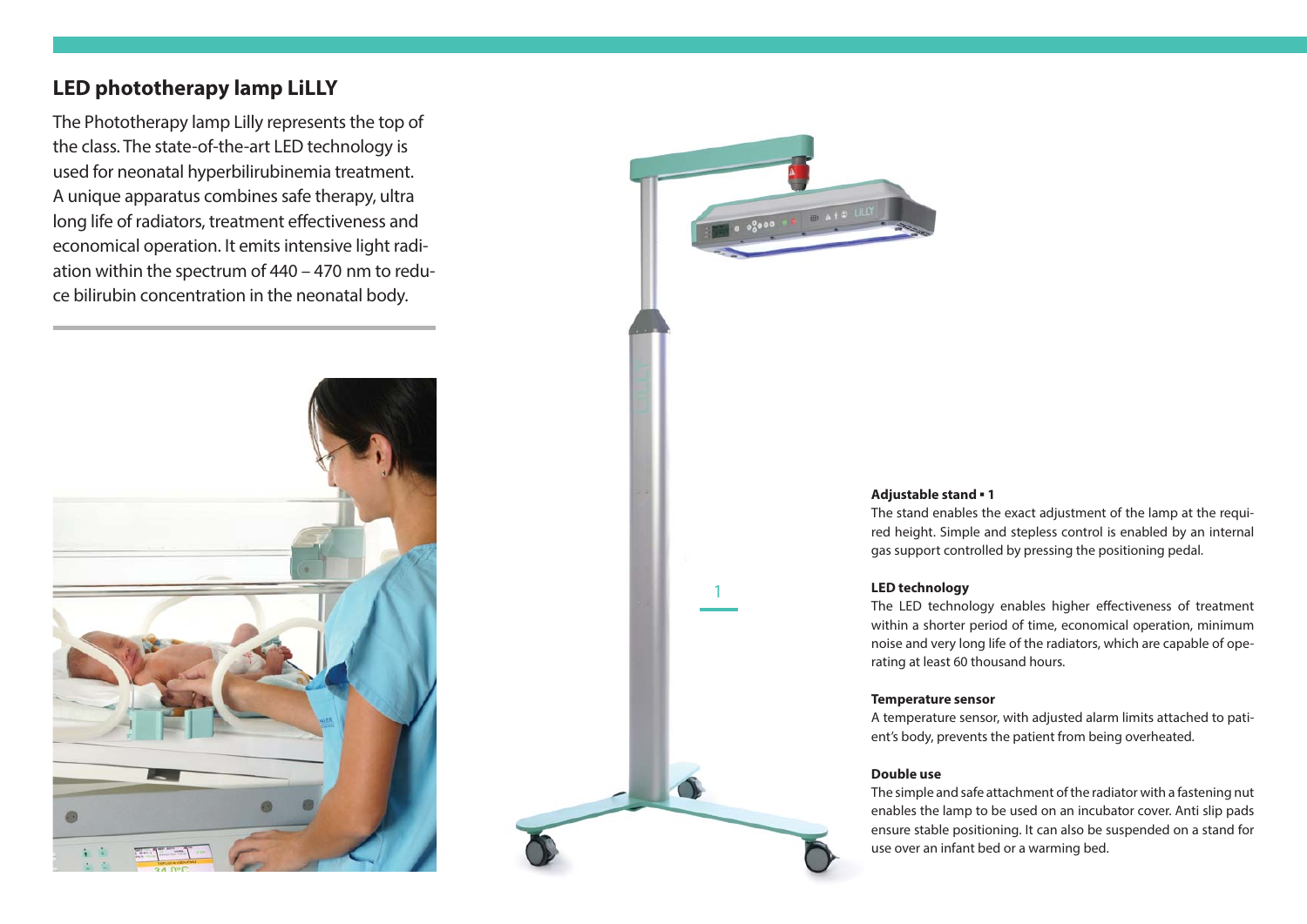#### **Examination light ▪ 2**

A white examination light set to daylight allows correct identification of the infant's skin colour. It enables a quick visual classification of the patient's condition without requiring the taking of blood or other measurements.

# **Flexible positioning ▪ 3**

Joint suspension enables flexible positioning of the phototherapy radiator in all directions. Direction points make it easy to find the best position for optimum coverage of patient's body with therapeutic light.

#### **Intuitive control ▪ 4**

Intuitive controls including a navigation line make the operation easy. It enables the operators to choose from two treatment modes.

## **Manual mode**

The manual mode enables adjustments to the required light intensity. A time counter on the main screen displays the total treatment time. The counter always automatically stops when treatment is interrupted and continues after it is resumed.

#### **Therapeutic mode**

The therapeutic mode enables the selection of therapeutic programmes that may be freely changed and stored. Each therapeutic programme consists of three treatment sequences. Each sequence has an adjusted treatment intensity and time; as soon as one sequence ends the unit starts the next one automatically until it reaches the end of the programme.

### **Automatic regulation of radiation intensity**

When switched on, in each mode the unit sets the exact intensity according to the distance between the radiator and the patient. This ensures maximum treatment effectiveness and simplifies the operation.

#### **Function monitoring and lifetime measurement**

The continuous monitoring of correct functions guarantees patient safety and treatment efficiency. An integrated system measures the lifetime of the LEDs. The unit watches itself and any deviations (e.g. failures, power failure, change in radiation intensity or necessity of servicing) are announced by an alarm.